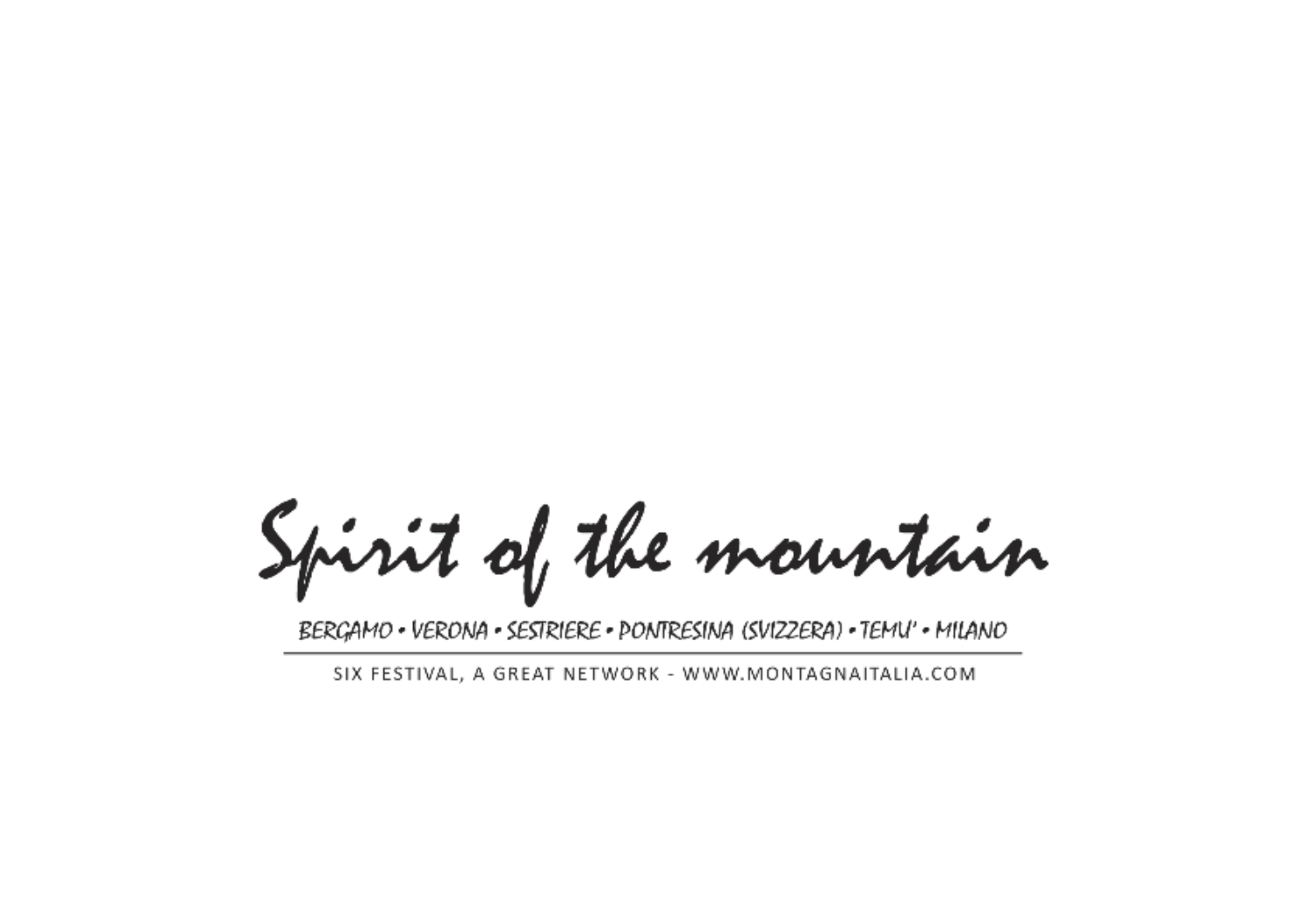#### THE IDEA



**Montagna Italia Association** was born in 1996 with the aim of promoting tourism, respect of the environment, cultural heritage and mountain places in Italy and abroad, with the organization of events like exhibition, convention, performance and festival.

The Association deals with the engagement all mountain places to promote touristic services during all seasons and cultural tourism in mountain.

Montagna Italia promotes the project "Spirit of the mountain" to give value and let people know all mountain places in the world.

**Now, six Festival are composing this network dedicated to the mountain, theme expanded thanks to cinema.**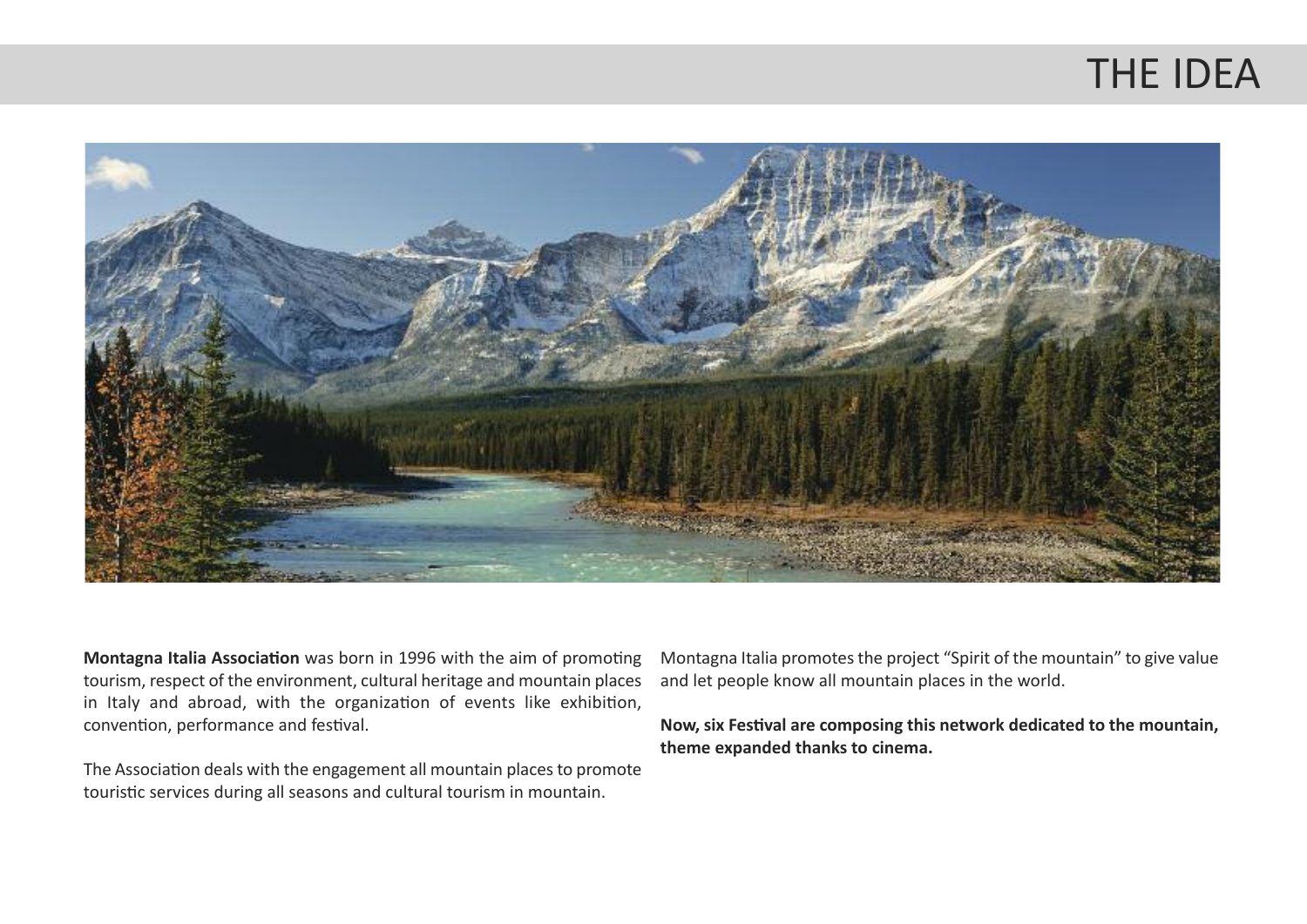## THE NETWORK OF FESTIVALS



**"Spirit of the mountain"** network counts **six independent Cinema Festival** with different programs, all linked to mountain:

- **Orobie Film Festival** (Bergamo, January)
- **Verona Mountain Film Festival** (Verona, February)
- **Sestriere Film Festival** (Sestriere, August)
- **Swiss Mountain Film Festival** (Pontresina Switzerland, August)
- **Alps** (Temù Brescia, August)
- **Milano Mountain Film Festival** (Milano, October)

All Festival are located in **places where people have a good feeling with mountain**, for geographical position or vocation, because there is a great audience of cinema and mountain lovers.

These Festivals are a favorite occasion to **let people know the richness of mountain** and history of its people thanks to directors' eyes.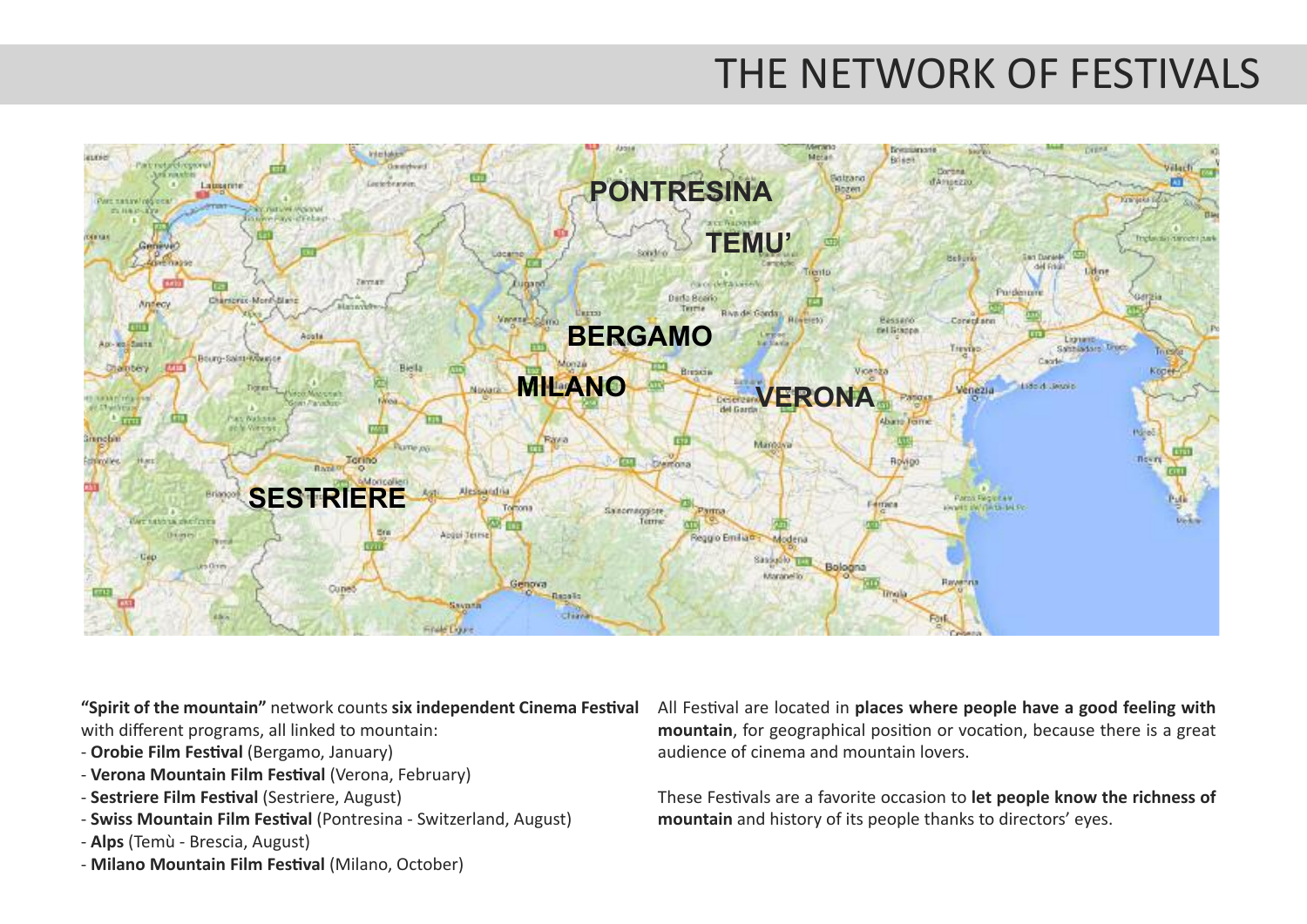## BE PARTNER OF THE NETWORK



All Partners of network can have some benefits, like, for example, a **great visibility** in space and time.

All Festivals take place in different period during the year, giving a rich offer of movies. In this way, the presence of the brand is guaranteed for all the year, with the possibility of spreading the communication depending on periodicity.

Festivals are collocated in the north of Italy in strategic touristic locations. This is good to intercept a great audience, in addition to the residents, extending the visibility of Partner's brand.

The union of Festivals in a unique network guarantees the capitalization of relationship instituted for events organization, with benefits in terms of communication. The project can count on a major strength towards the outside compared with the visibility, attraction and development of cultural and commercial opportunity of the single Festival.

"Spirit of the mountain" is flexible and gives to all Partners the possibility to join to one or more Festival – until the support to all network – with the guarantee of a personalized strategy.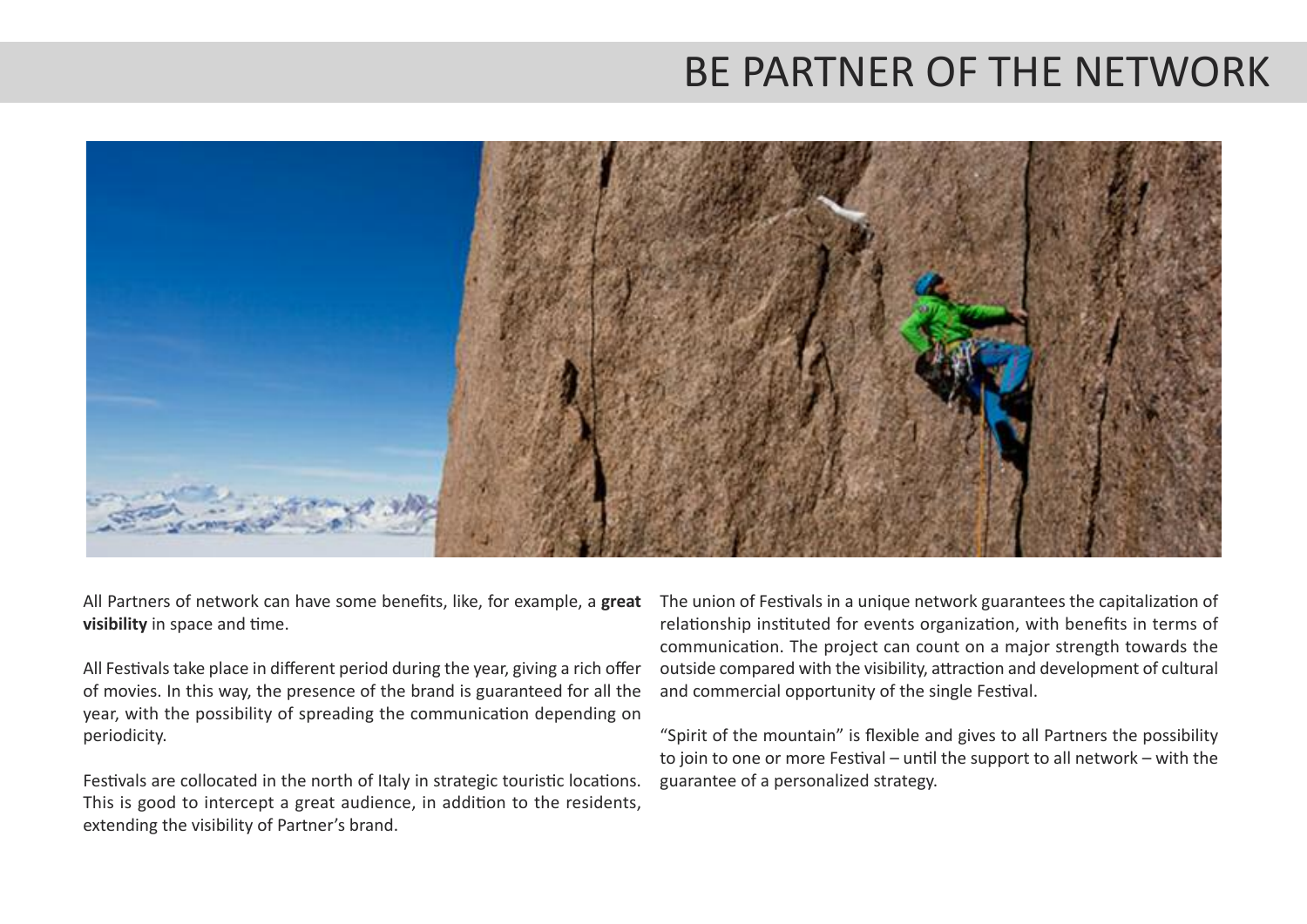# COMMUNICATION AND PROMOTION



#### **Promotional material online**

-spreading of competition announcements to international level to more than 25.000,00 contacts: production and distribution companies, cultural institutes, cinema's school, filmmaker, tv and radio broadcasting, Ministry of Culture, Embassies, Consulates;

-Publication on websites dedicated to mountain

- -Website
- -Social Network
- -International Press Office

#### **Promotional material offline**

-Editorial on periodical magazine -Press Conference of presentation -Realization and broadcast of promotional tv and radio spot

- -Television news service and tv editorial
- -Magazine and flyers of the event
- -Radio and tv interviews
- -Video and Photo reportage of the event

#### **Partners could have additional visibility**

- -Prize's titration of the entire Network/only one Festival
- -Exposition corner in Festival's locations
- -Advertising spaces on event's magazine
- -Presence during the event
- -Special participation at the event to plan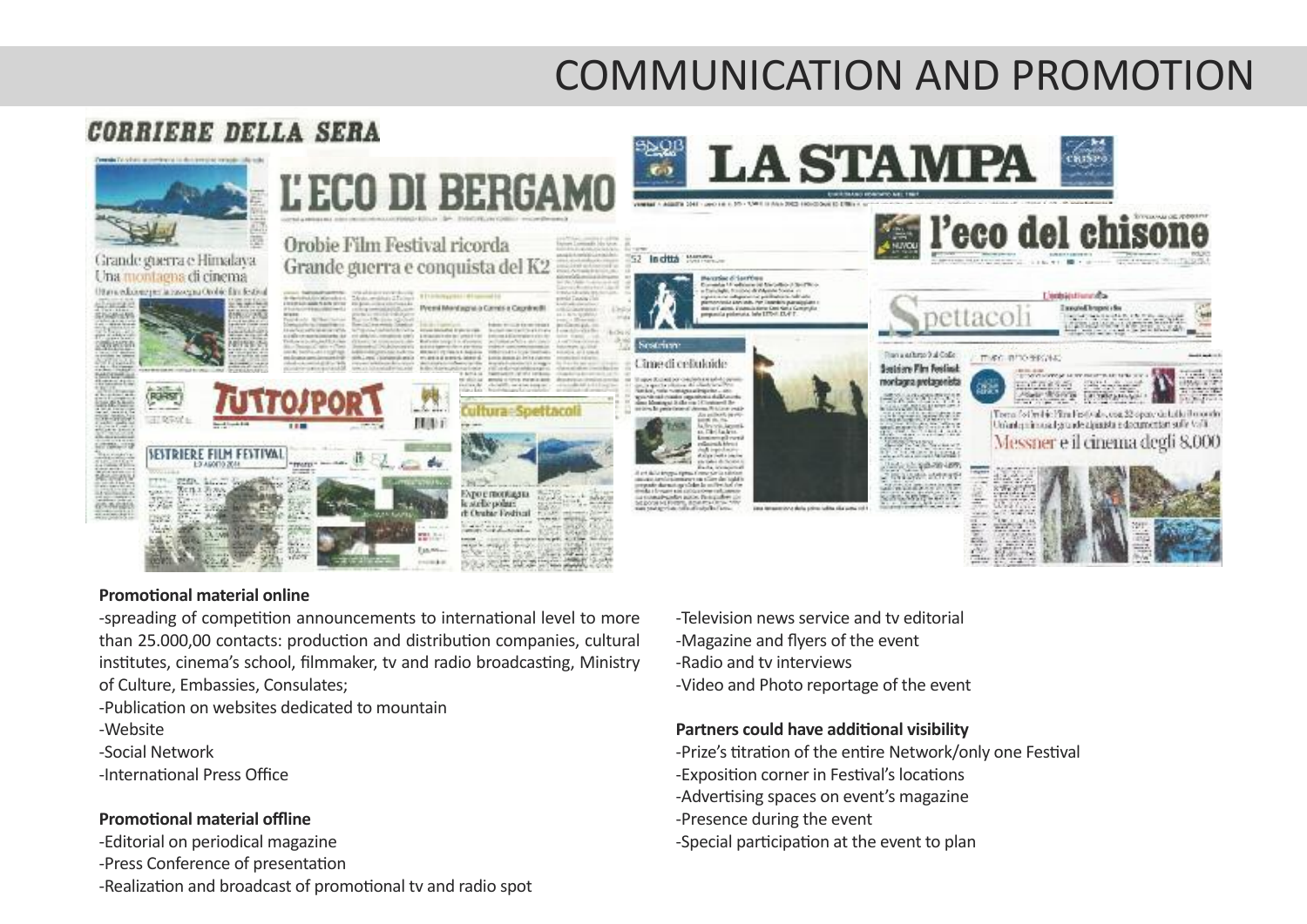#### OROBIE FILM FESTIVAL



Orobie Film Festival - International Mountain Film Festival of Movie and Documentary is one of the most important event in Bergamo cultural program, as well as the entire Lombardy Region. The event grows up thanks to the support of all Public Bodies that aims to develop, promote and enhance Mountain.

Three are the competition categories: Orobie and Lombardy Mountains, Italian Landscapes, Highlands of the World. Furthermore, the organization promotes a Photo Contest.

Projection of films out of competition and meetings with prominent members of the world alpinism, environmental protection and mountain culture enrich

the event.

During Festival there are also some collateral event dedicated to people who distinguish themselves in the world of mountain.

During last evening Prize-Giving of Cinema and Photo Contests takes place, at the presence of director and photographers from all over the world.

> Editions: 11 When: 16th - 21st January 2017 Where: **Bergamo**, Auditorium Piazza della Libertà Estimated public: 3,200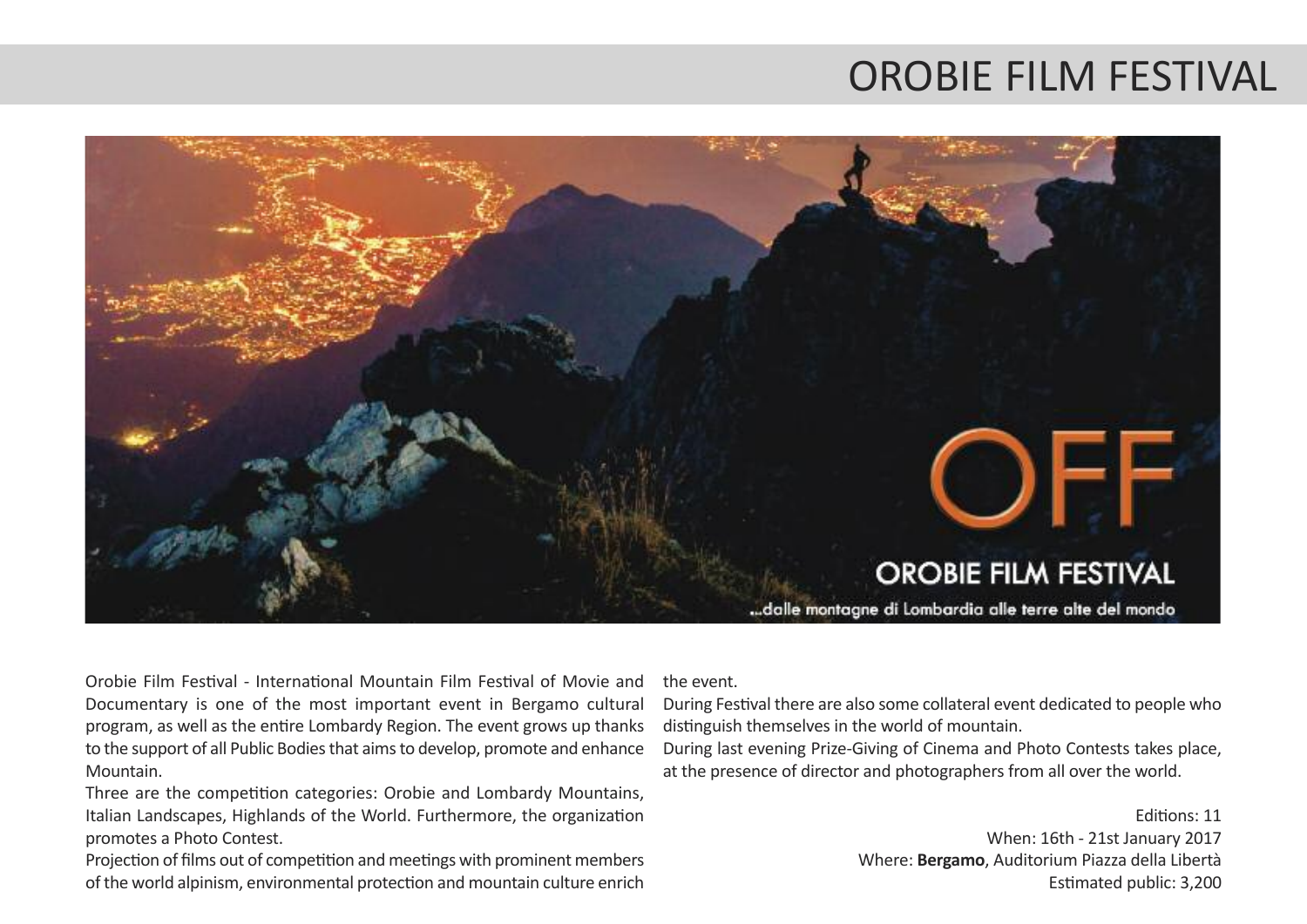### VERONA MOUNTAIN FILM FESTIVAL



Verona Mountain Film Festival shows the best films about the world of mountaineering, climbing and exploration. These international movies come from all over the word. Consulates of the "Highlands" of the world domiciled in Italy support this event.

Furthermore, the organization promotes a Photo Contest rewarding the most charming mountain shots.

On the last festival night takes places the Mountain International Gala, the Prize-Giving Ceremony with authorities and Filmmakers Winners followed

by a theathral show.

Italian Alpine Clubs of Veneto Region, with theirseveral members, represent an audience of reference for Festival

> Editions: 2 When: 28th February - 4th March 2017 Where: **Verona,** Auditorium Palazzo della Gran Guardia Estimated public: 3,000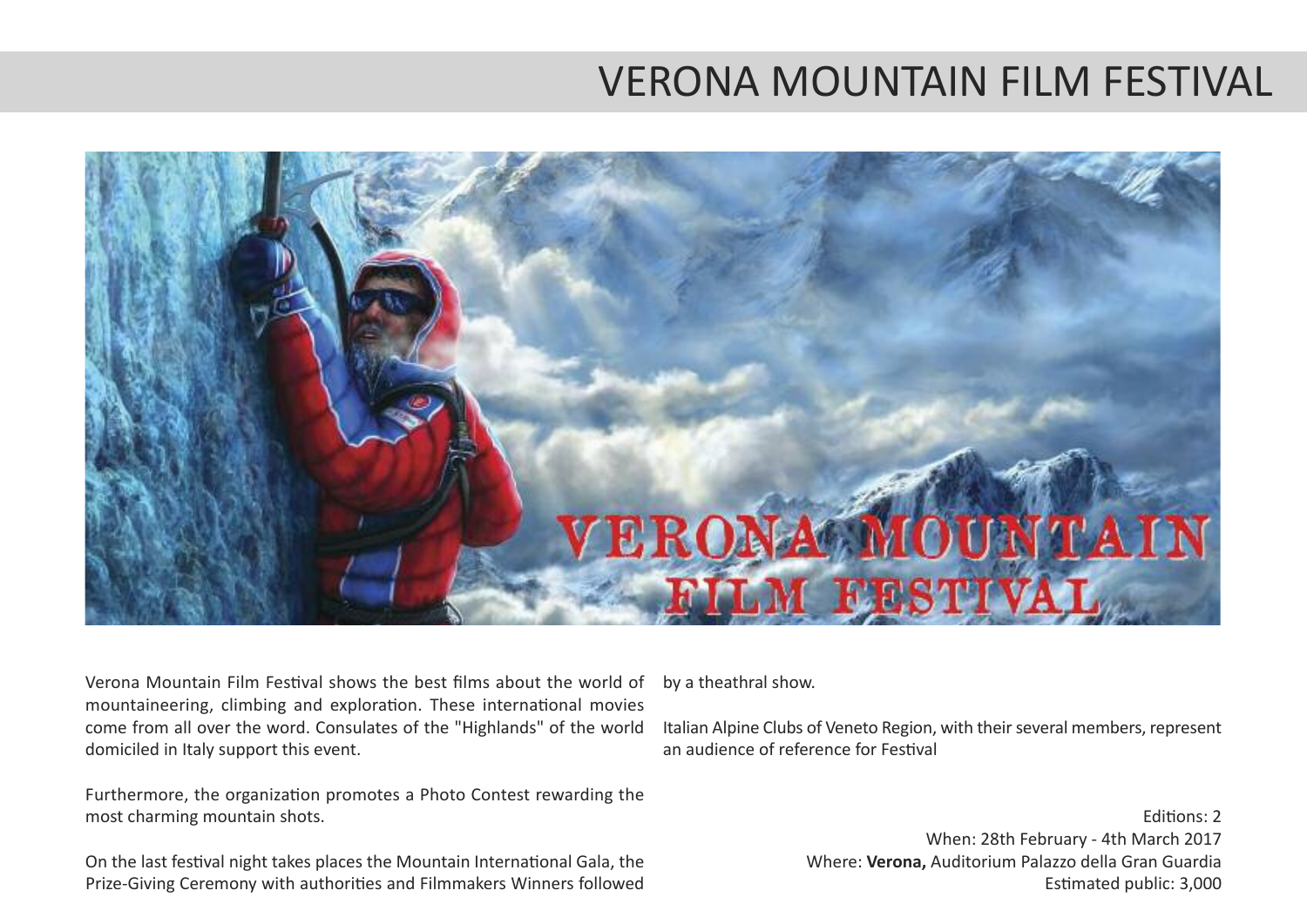### SESTRIERE FILM FESTIVAL



"Sestriere film Festival - from the olympic mountain... a view on the world" is an international film festival organized dedicated to the cinema and the culture of the mountain, in particular alpinism, exploration and hiking. Movies, documentaries, Animation movies, short and full lenght movies dedicated to the "Highlands of the

world" could be subscribed to Cinema Contest.

The aim of ''Sestriere Film Festival" isto promote Sestriere, Torino and Piemonte from the touristic and cultural point of view, attracting not only sport lovers, but also people who are interested in cinema, and to show the mountain world with its traditions and history. This event will enrich the cultural and touristic offer of Sestriere and will add a new attracting image of the Piemonte area to the imagery of all mountain lovers.

In collaboration with the Unione Montana Comuni Olimpici Via Lattea, Montagna Italia Association would extend the Festival from one week to two weeks, organizing screenings in the countries near Sestriere.

> Editions: 6 When: 30th July - 6th August 2016 When: Cinema Fraiteve in **Sestriere** Estimated public: 3,000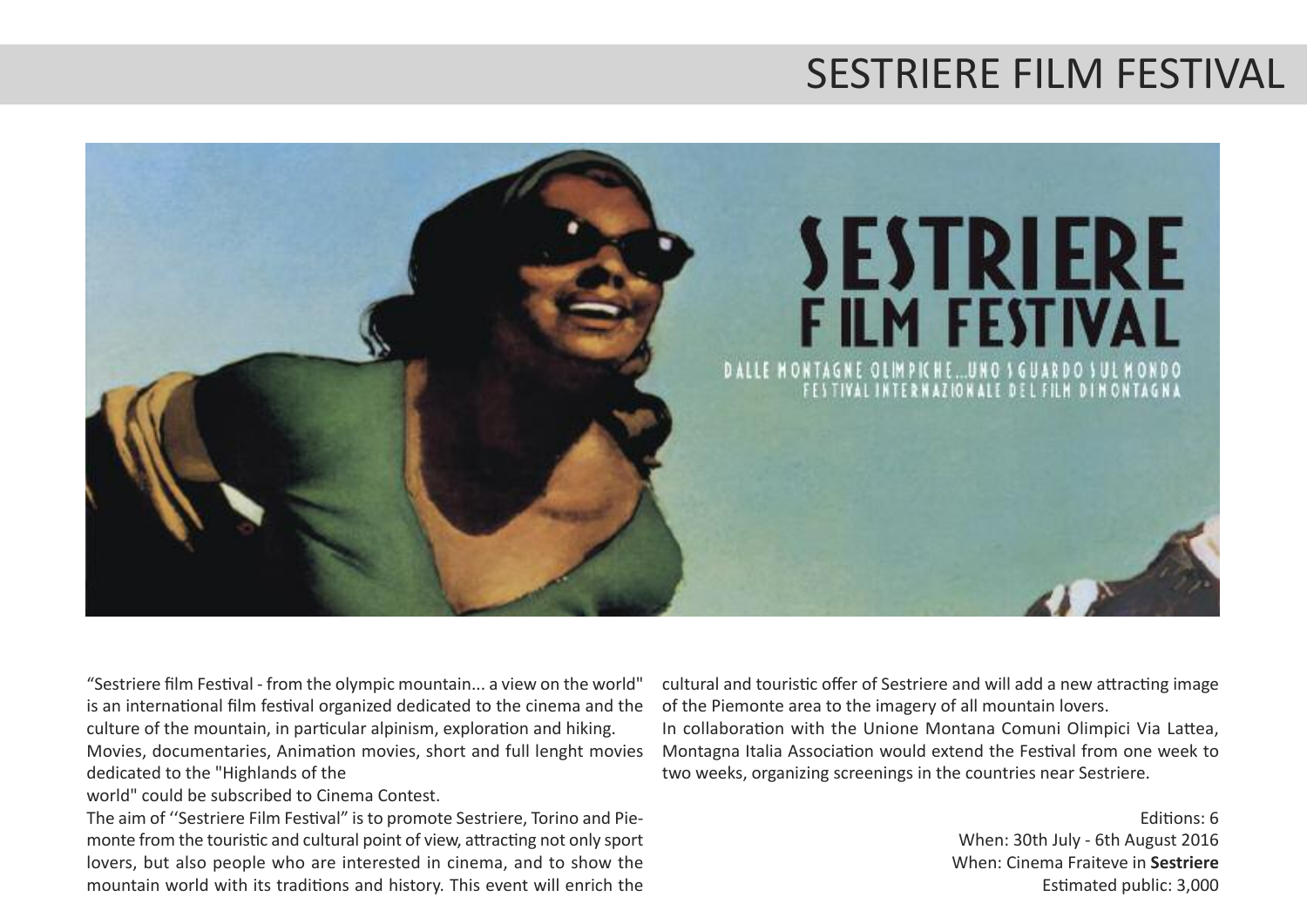#### SWISS MOUNTAIN FILM FESTIVAL



Swiss Mountain Film Festival is an Italian-Swiss project which takes place in Pontresina (Switzerland) and lasts a whole week. The Festival is dedicated to cinema and to the mountain.

The Festival is opened to those films that deal with the issues of the mountain, the alpine environments, the traditions and culture of the mountain people and it also includes a photo contest.

During the event, in the Congress Center Rondo are organized exhibitions and performances, talks with the directors and protagonists of the mountain

world, and theater plays.

Swiss Mountain Film Festival has encountered a growing success, proving to be able to involve different targets.

> Editions: 5 When: 8th – 13th August 2016 Where: Rondo Congress Center in **Pontresina** (Switzerland) Estimated public: 2,000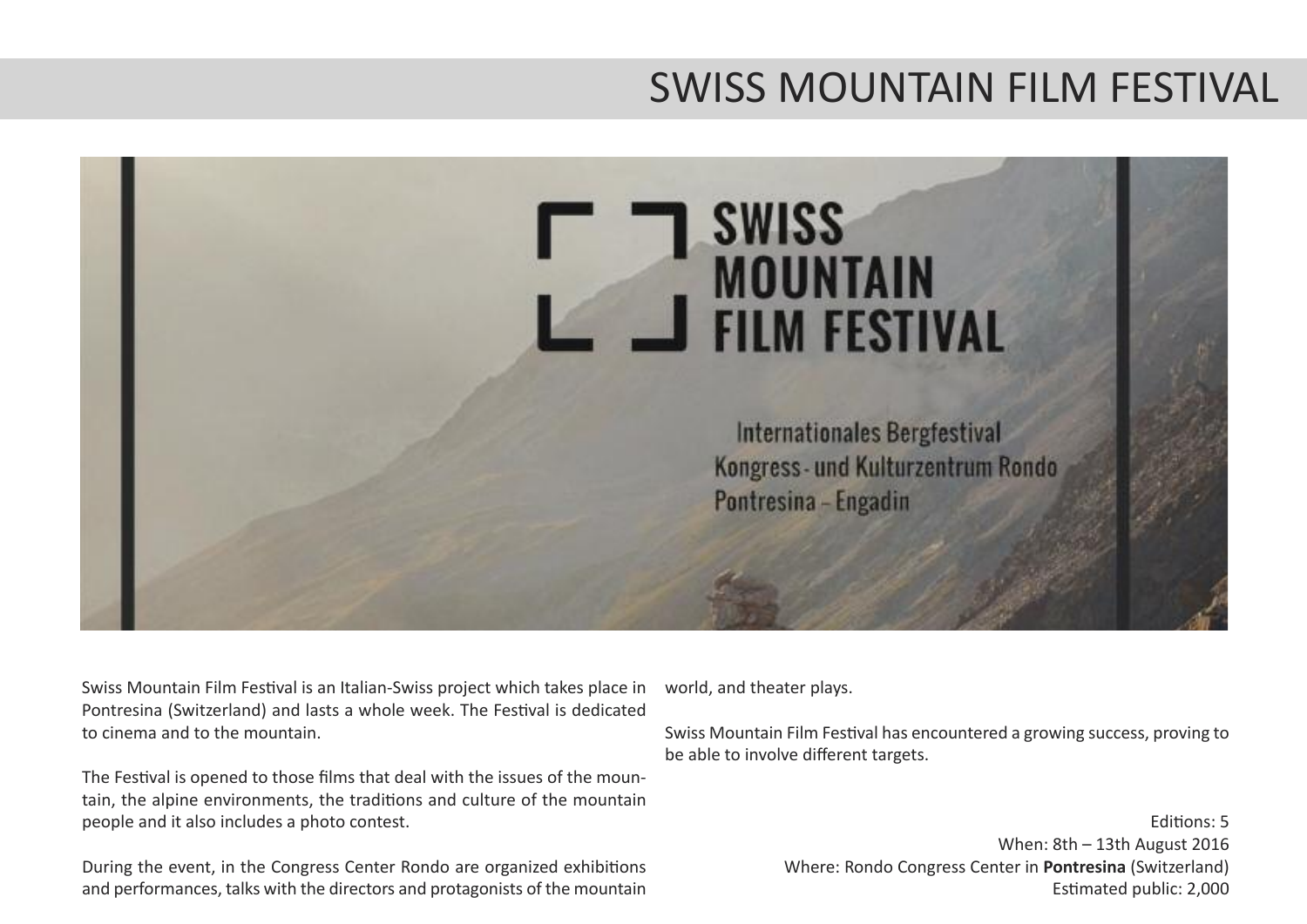# ALPS



Valle Camonica - Temù (BS)

"Alps" is an International Cinematographic Festival dedicated to the Alps. The first edition will take place in the province of Brescia, Val Camonica, one of the largest valley in the central Alps.

The location seems to be perfect for this Festival which treats themes as the valorization of the mountain' environment.

"Alps" promotes two contests: cinematographic and photographic. These are dedicated to the world of the Alps, meant like environment, traditions, culture and people.

There is also one section in the two contests referred to all the other mountains, so-called "Highlands of the world".

It's a unique occasion to attract a great public, mountain and cinema lovers which will attend the screening of the movies in competition and the collateral events linked to the theme of mountain.

> Editions: 1 When: 30th August – 3rd September 2016 Where: Cinema Alpi, **Temù** (Brescia), Val Camonica Estimated public: 1,500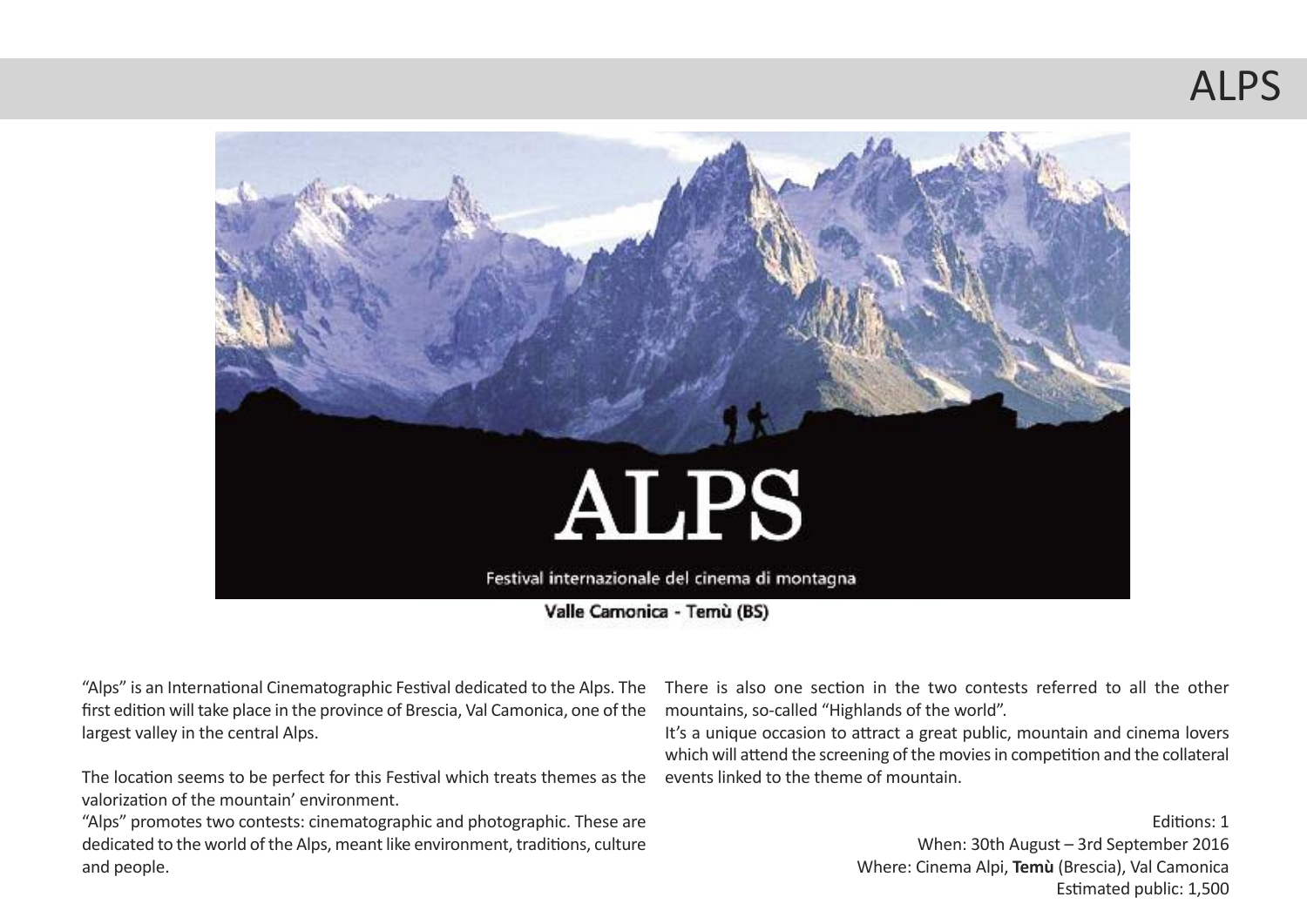### MILANO MOUNTAIN FILM FESTIVAL



In collaboration with Edelweiss Association, Montagna Italia Association organizes "Milano Mountain Film Festival", the unique International Cinema Festival dedicated to mountain in Milan.

The event promotes a cinema contest addressed to directors and producers which could subscribe their movie or documentary about exploration, alpinism and culture of mountain.

Festival promotes also a Photo Contest.

During last evening, the authors of the best movies and photographs will receive a prize.

> Editions: 5 When: 25th – 29th October 2016 Where: Cine Teatro Arca in **Milan** Estimated public: 1,500

Screening will be held in Milan, at Cine Teatro Arca.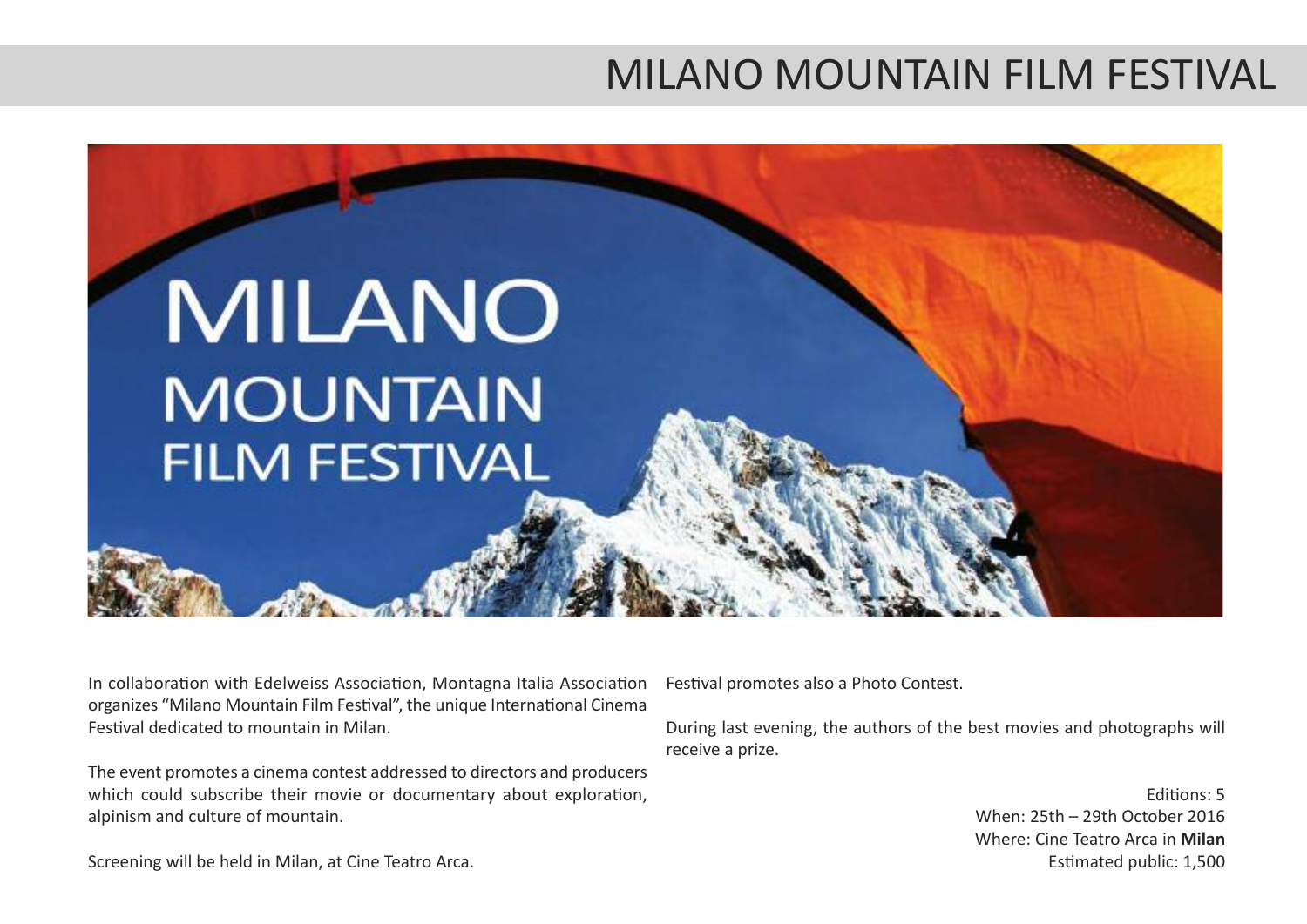#### FESTIVAL DELLE ALPI - events simultaneously in the Alps



"Festival delle Alpi" was born with the aim of valorization of the Alps.

Montagna Italia Association, with the collaboration of Italian Alpine Club-Regione Lombardia, decides one ween end in which all countries located in the Alps are invited to organize events about culture of mountain, excursions, alpinism, climbing, trekking, dinner or lunch in shelters, environment, valorization of nature, farming.

All these events become part of the official program of "Festival delle Alpi",

printed and distributed in 50,000 copies in all countries of the Alps.

The most important event is the National Conference dedicated to a specify theme linked to mountain, different every year, with the presence of Authority and experts in the field.

> Editions: 6 When: 18th - 19th June 2016 Where: **all countries in the Alps** Estimated public: more than 200 events, about 100,000 people